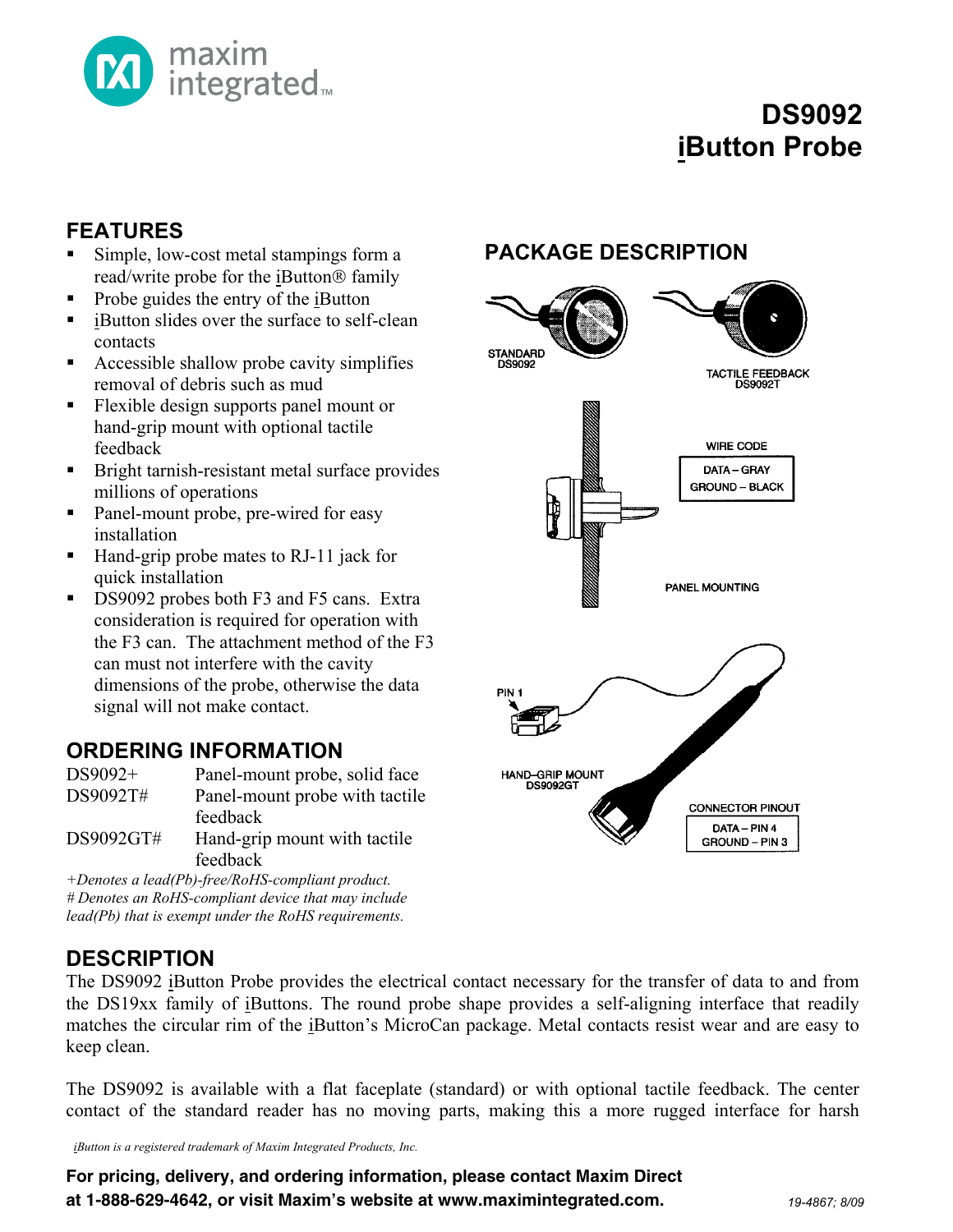environments. This type of probe is best suited for designs where the iButton is brought into contact with the reader.

The tactile feedback probe is ideal for situations where the iButton is stationary and the movable reader is brought in contact with it.

Both types of probes are available in a panel-mount version. The tactile feedback probe is also available in a grip-mount version. The panel-mount probes are fastened behind the panel with a push-on type spring nut.

The two 15 cm 22AWG wires are provided for easy connection to the system microcontroller. The handgrip mount probe comes attached to a 10 cm handle and 1-meter cable which is terminated with an RJ11 jack.

#### **STANDARD PROBE** Figure 1



### **OPTIONAL TACTILE FEEDBACK** Figure 2



### **OPTIONAL HAND-HELD WAND** Figure 3



```
DS9092GT
All dimensions are in millimeters.
```